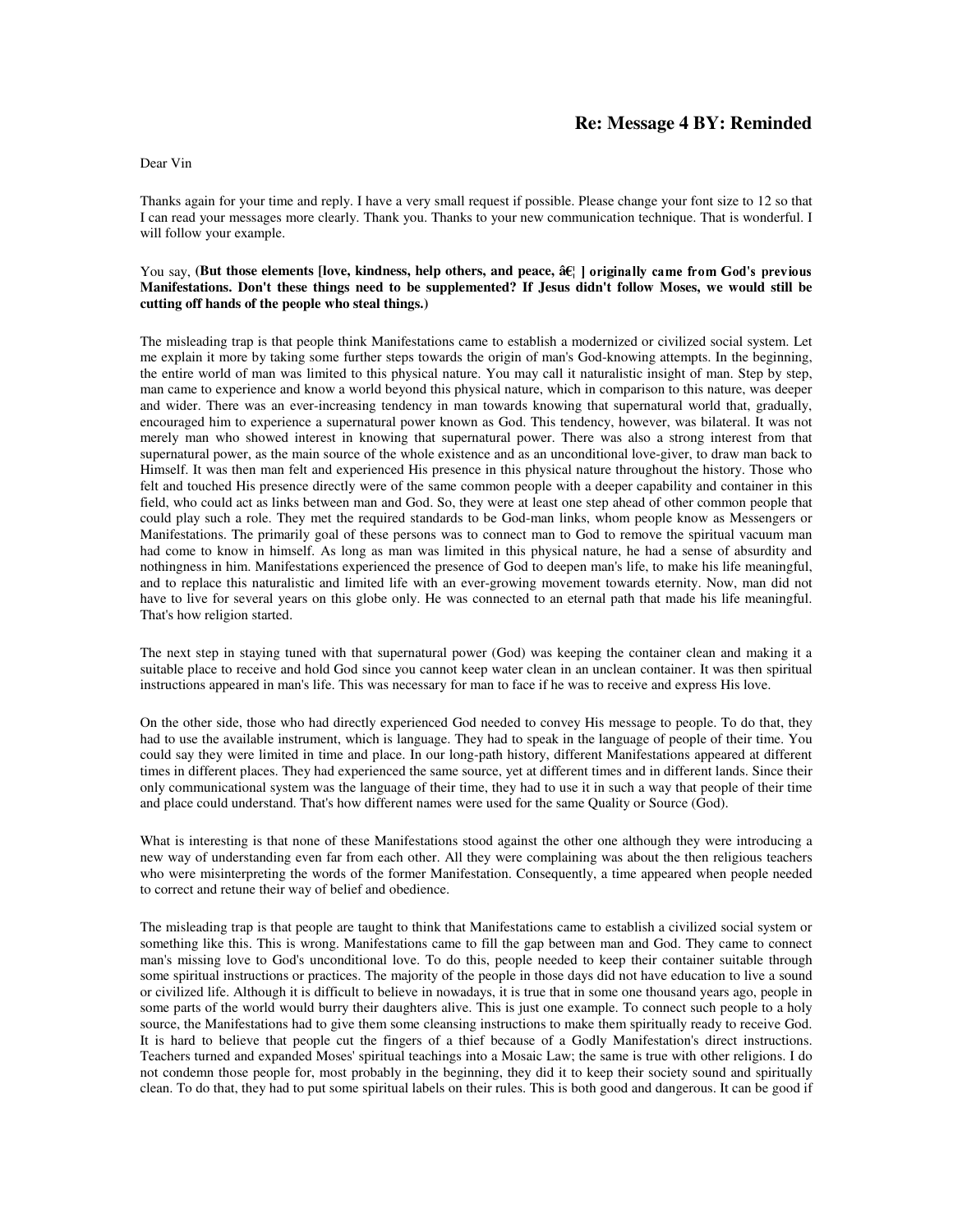used to create a sound society. It is dangerous if used as tools in the hands of ruling authorities to merely rule over their nations by such a spiritual weapon.

## You say, **Are you starting a Religion?**

Absolutely and definitely not as it is clearly mentioned in The Reminded Way. This was not what I tried to say. I say if people are honest, they will be happy seeing their children having the good fruits of all religions. If they get happy with their children just because their children have accepted their father's religion, they are trying to merely add the population of their religion. That's all. In reality, this is not focusing on the Light. This is adding more people to one's religion as we see in different religions nowadays. You will be happy if I accept your religion. In the same way, you will be heartbroken if I leave your religion. Let me give you an example. There is a shopkeeper in my neighborhood. I would do most of my shoppings in his store. During that time, he would welcome me every day as if I was a part of his family. Then one day, he gave me something of bad quality (a kind of cheating). It was then I stopped going to his store. Since then, he never answers my greetings warmly. I am now sure that he loved his business not me. Unfortunately, the same is true when you leave the religious teachers' classes. In The Reminded Way, however, there is no place for such disappointments. People of The Reminded Way are in direct contact with the Light. The man-God relation is a personal and inner relation. People know of their status in God personally. They know how much they are close to their God. Since this relation is personal and not a congregational, nobody will get upset if you do not attend your nightly meeting (for example) with God. As a result, I, as a person who has brought The Reminded Way, will not get disappointed if people do not accept my words. I have given them what I have received. I have done my responsibility. I have established a very close, personal, friendly, and bilateral communication between man and God. It's now up to them to keep their personal relation with God safe. In the same way, it's up to them if they want to break such fellowship. What they do has nothing to do with me or with any other person. I have given them a personal and bilateral communication, which is between them and God only. It seems easy at first glance since people need not to do (for example) too much of public religious ceremonies. However, it is difficult when you look through it more deeply. As a Reminded, you have your God with you in all your affairs as your close friend who teaches you, instructs you, warns you, stops you, and finally gives you the points for each work you do. You do not blame others for not attending particular ceremonies. This fellowship is just a bilateral relation between you and your God. Through this relation, you know your real-time status in Him. Social affairs are left for the social system. You are not dependant on others to act as a mediator between you and God. In this way, people cannot do bad, nor can they have bad fruits when He is present in all kinds of their affairs as a direct eyewitness and pal in each single moment of their life and talks to them more than any other friends. Sound people build up sound communities.

For points of disagreement you have mentioned between the Bahai Faith and The Reminded Way, I would say this is natural. There should be some points of so-called disagreement. Otherwise, one could be enough and the other one must be redundant. However, I would like to draw your attention to the points of disagreement once again. Are they real disagreement? Is such so-called disagreement the point upon which you could vote for unreliability of the newer Message? If so, the Bahai Faith could, in turn, be recognized as unreliable since it does not fully match the former revelations. The same is true with other religions since they do not fully match the previous Messages. But, this is not the point. The physical Savior is denied in The Reminded Way. This is not in paradox with the former revelations. People of religions are taught to believe in a physical Savior (a person). However, you cannot find clear indications throughout the direct words of the former Manifestations in which they have announced a Savior to come in such a manner to put an end to the current life permanently. They have mentioned that somebody will come since they knew that people would need to renew and prune their ways of belief and obedience. Unfortunately, their words were misinterpreted by their followers since their followers have been trying to firstly focus on the Messengers rather than Their Messages. Now, it is the time to put an end to such misinterpretations and conflicts. Now it is the time to face a new era of knowing and having fellowship with God. The next Manifestations will focus on correcting and pruning people's direct fellowship with God, not on facing the attitudes of different religions. The story of secalled my religion, your religion, and their religion will be over. When the time comes, people are no longer calling each other by their religion. Those who believe in God will be all God centered. However, people will need to be pruned from time to time. The next revelations will focus on pruning this man-God bilateral fellowship not on a particular religion. This is my promise to you, which will happen in people's life. I am not surprised if people of today find such truth difficult to accept. I have done my responsibility and this is the promise I have from Him. God will bring people to a certain point to face and accept the truth. All we need is time.

Love,

Reminded.

Monday, January 19, 2004 7:47 AM